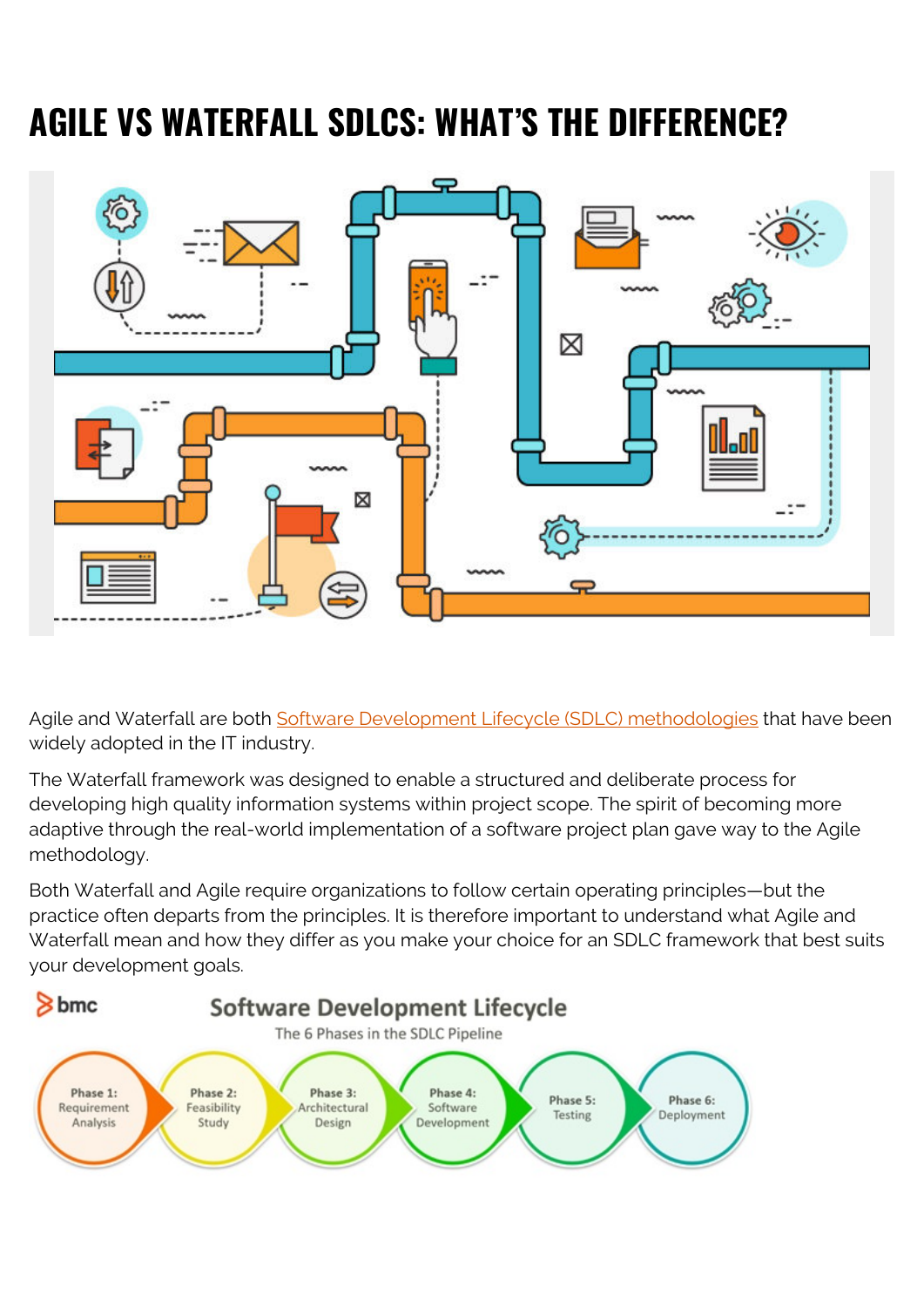## **Waterfall principles**

Waterfall is a classical SDLC methodology that follows logical progression of linear and sequential phases within the project lifecycle process. Some of the key principles in Waterfall include:

- **Sequential structure.** Typically includes phases such as Requirements, Design, Implementation, Verification, and Maintenance.
- **Strong focus on documentation.** Extensive details that define project requirements and implementation process.
- **Low customer involvement.** Requirements must be agreed early during the project lifecycle. Once requirements are defined, the development process is strongly focused on meeting the agreed requirements.

#### **Agile principles**

The [Agile SDLC model](https://blogs.bmc.com/blogs/agile-scrum-getting-started/) is designed to facilitate change and eliminate waste processes (similar to [Lean](https://blogs.bmc.com/blogs/design-thinking-vs-lean-vs-agile/)). It replaces a command-and-control style of Waterfall development with an approach that prepares for and welcomes changes.

The key differentiating Agile principles include:

- **Individuals and interactions over process and tools.** Build a strong communication and collaboration mindset between [team members](https://blogs.bmc.com/blogs/agile-roles-responsibilities/) across all functional domains.
- **Working software instead of comprehensive documentation.** Tactic knowledge is more valuable than document knowledge that's often difficult to communicate and never truly sufficiently descriptive. Communications that take place while working together are likely to effectively communicate the necessary information between team members—as opposed to writing this information in a large documentation resource.
- **Customer collaboration over contract negotiation.** Requirements change rapidly, especially when projects take prolonged duration to build and deploy, whereas as the market dynamics changes unpredictably.
- **Responding to change over following a plan.** A successful project development model that has the provision to adapt can help the vendor and customer meet collective goals without exceeding project scope.

The 12 principles behind the Agile Manifesto are detailed [here](https://agilemanifesto.org/principles.html).

#### **Waterfall vs Agile: Key differences**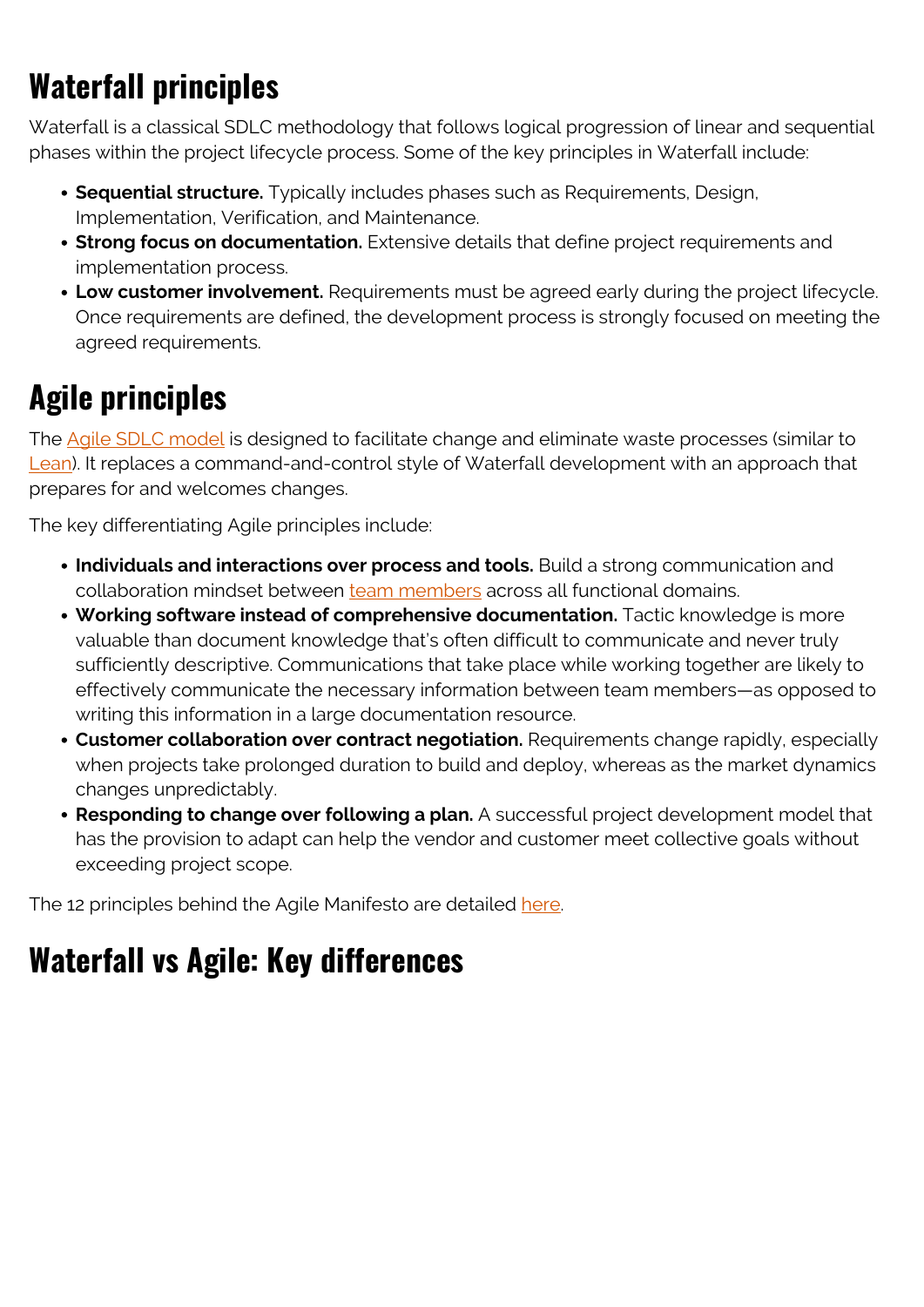bmc

| Agile                                                                                                                                                                                  | Waterfall                                                                                                                                                                                                         |
|----------------------------------------------------------------------------------------------------------------------------------------------------------------------------------------|-------------------------------------------------------------------------------------------------------------------------------------------------------------------------------------------------------------------|
| Iterative development in short<br>sprints                                                                                                                                              | Sequential development process in<br>pre-defined phases                                                                                                                                                           |
| Flexible and adaptive methodology                                                                                                                                                      | The process is documented and<br>follows the fixed structure and<br>requirements agreed in the<br>beginning of the process                                                                                        |
| Feedback-based approach: Sprints<br>lead to short build updates that are<br>evaluated on and guide the future<br>direction of the development<br>process.                              | Limited and delayed feedback: The<br>software quality and requirements<br>fulfilment isn't evaluated until the<br>final phase of the development<br>processes when testers and<br>customer feedback is requested. |
| A provision for adaptability: Project<br>development requirements and<br>scope is expected to change over<br>the course of the iterative<br>development process.                       | The requirements and scope are<br>definitive once agreed upon.                                                                                                                                                    |
| The SDLC phases overlap and begin<br>early in the SDLC: planning,<br>requirements, designing,<br>developing, testing, and<br>maintenance.                                              | The SDLC phases are followed in<br>order, with no overlap. Members<br>of one functional group are not<br>involved in another phase that<br>doesn't belong to their job<br>responsibilities.                       |
| Follows a mindset of collaboration<br>and communication. The<br>requirements, challenges, progress,<br>and changes are discussed<br>between all stakeholders on a<br>continuous basis. | Follows a project-focused mindset<br>with the aim of fully completing the<br>SDLC process.                                                                                                                        |
| Responsibilities and hierarchical<br>structure can be interchangeable<br>between team members.                                                                                         | Fixed individual responsibilities,<br>particularly in management<br>positions.                                                                                                                                    |
| All team members focused on end-<br>to-end completion (achieved<br>sequentially) for the projects.                                                                                     | Team members focused on their<br>responsibilities only during their<br>respective SDLC phases.                                                                                                                    |
| Suitable for short projects in high-<br>risk situations.                                                                                                                               | Suitable for straightforward<br>projects in predictable<br>circumstances.                                                                                                                                         |
| Limited dependencies as the focus<br>is less on implementation specifics,<br>and more toward the mindset.                                                                              | Strict dependencies in<br>technologies, processes, projects<br>and people.                                                                                                                                        |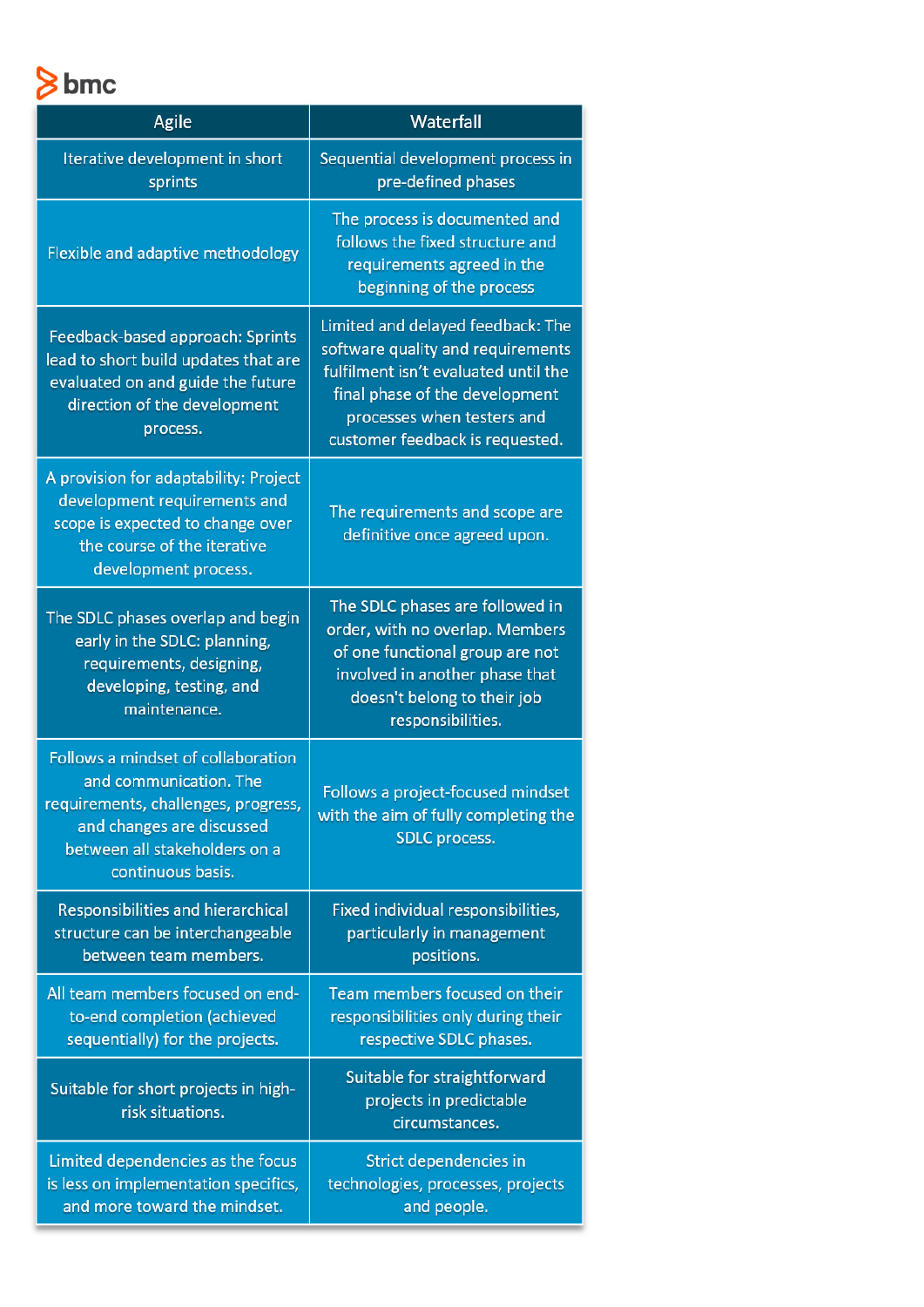#### **Issues with the Waterfall approach**

The comparison between basic principles of Waterfall and Agile methodologies point to some key issues with the Waterfall model, especially when considering that it remained the de facto SDLC standard for decades:

- **The lack of communication** introduces highly varied interpretation of requirements and the documentation between team members.
- **The lack of adaptability** renders the model unsuitable for most consumer-focused software projects where the requirements must follow unpredictable, dynamic, and rapidly evolving external change agents.
- **The strict focus on fulfilling original requirements** discourages mistakes and change. As a result, creativity, innovation, and novelty are suppressed. Lack of flexibility prevents experiences that help identify areas of improvement or change for the better.
- **The lack of communication** between engineering teams, customers, and real-world users creates the lack of technical empathy. As a result, many expensive innovations fail to gain market traction, whereas agile startup firms focusing on specific customer problems gain popularity rapidly in comparison.

#### **Issues with Agile**

At the same time, the Agile SDLC methodology hasn't proven to be a silver bullet. Although the principles of the Agile model aim to solve problems that may arise from the Waterfall approach, many organizations fail to realize the promised advantages. This issue emerges due to the following reasons:

- **Organizations follow Agile for planning**, but swiftly transition to "fast waterfall" **sprints** in implementation. The agility isn't truly designed and embedded during the execution.
- **There's no coherent system design** with practical provisions for improving or changing software functionality. As a result, iterating on customer feedback only adds to complexity. The organization is forced to follow the traditional Waterfall model as it fixes each issue based on feedback.
- **The Agile mindset isn't truly followed across the organization**. Once the team meetings end, individuals may struggle to adapt—unless a system of change is introduced. For instance, siloed organizational departments and lack of collaboration tools restrict the ability to be truly collaborative and Agile in practice.
- **[Technical debt](https://blogs.bmc.com/blogs/technical-debt-explained-the-complete-guide-to-understanding-and-dealing-with-technical-debt/) accumulates fast** during the Agile process, especially if the sprints are solely focused on bringing new functional improvements instead of fixing quality issues early during the SDLC process.
- **Evaluating the wrong metrics** for project progress gives a false picture of success. Critical performance lapses aren't discovered until too late into the SDLC pipeline.
- **Following Agile isn't entirely sufficient**. The value-driven perspective requires organizations to identify the hurdles that prevent them from achieving the goals of the Agile SDLC methodology: fast-paced delivery of high-quality software, lower waste process, and satisfied customers.